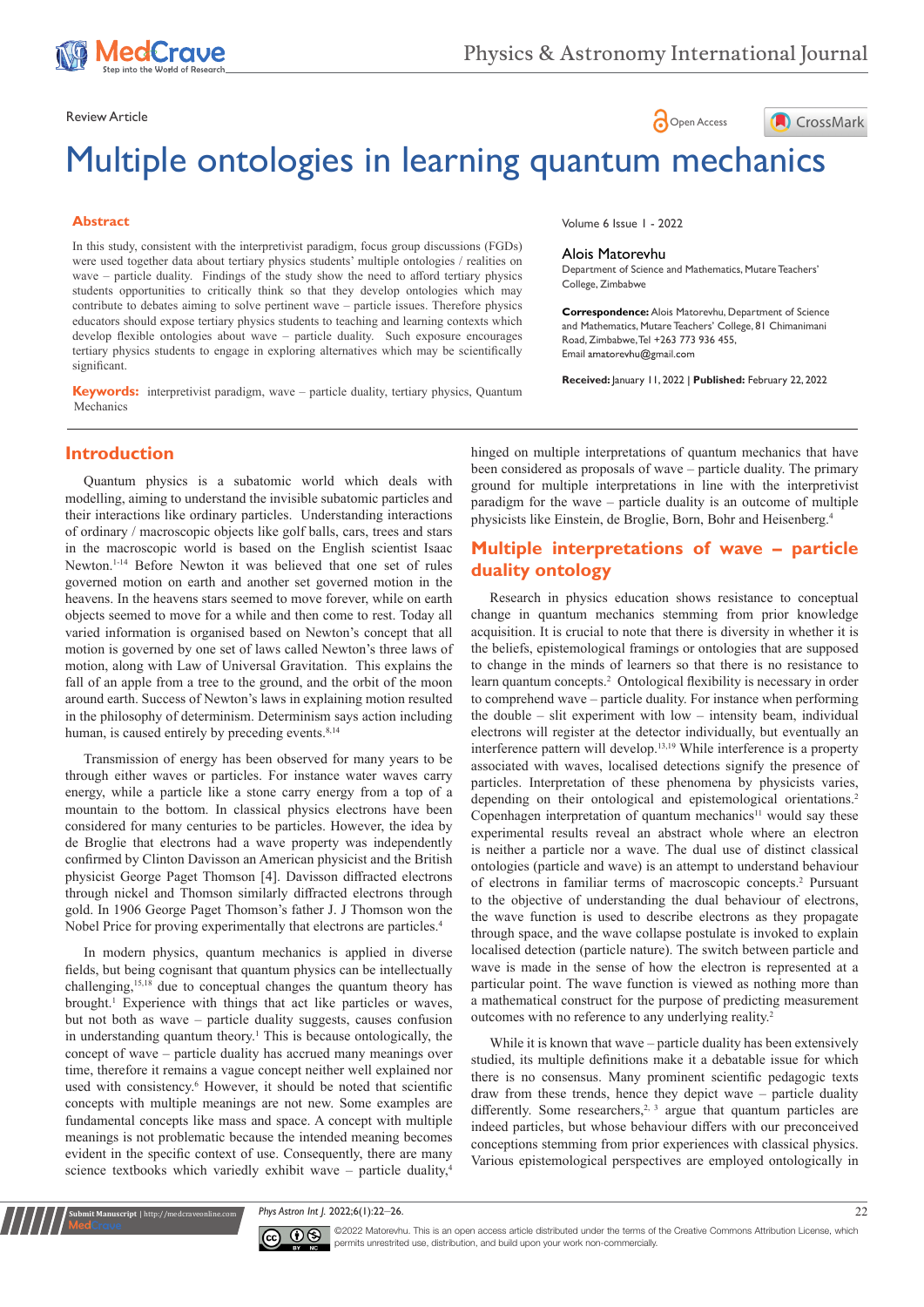categorising electrons as particles based on localised detections.2,17 Localised detections imply continuously localised existence of massive charged particles in space. Particles are by definition localised. However, there is no consensus among practicing physicists regarding the correct ontological nature of electrons.<sup>2</sup>

Multiple views subsumed under wave – particle duality, engender multiple interpretations which give rise to multiple realities consistent with the interpretist paradigm ontology.4 Bohr proposed a contextualised view of the principle of complementarity in 1927, and Heisenberg in 1929 expressed wave and particle views as merely two different aspects of one and the same physical reality. For Heisenberg duality is a situation in which two equivalent mathematical formulations exist for describing the same quantum phenomenon. Dirac held a similar view.<sup>4</sup> While the first views about wave – particle duality are old, but they are not obsolete as evidenced by their endorsement by many interpretations found in current scientific literature The present plurality about wave – particle duality interpretation is largely due to the inadequate way in which this concept is dealt in the pedagogy of quantum mechanics.10 Premised on this, the current study sought to find out tertiary physics students' ontologies of wave – particle duality and suggest how understanding of wave – particle duality can be enhanced during physics learning.

## **Methodology**

The interpretivist paradigm guided this study. Various views and interpretations by focus group discussions (FGDs) participants on wave – particle duality generated data based on multiple ontologies / realities consistent with the interpretivist paradigm. Ontology is the nature of existence or reality about things or knowledge.16 A total of twelve students majoring in physics education volunteered to participate in the study. FGDs were done in the third week of the final year of the three Diploma in Education in which Physics and Chemistry were subjects majored in. Each FGD involved three female and three male participants, hence achieving gender balance in the sample. To establish understanding of participants, each FGD began by asking participants to describe their understanding of the atomic structure. Participants described a basic atom as comprising a nucleus (protons plus neutrons) at the centre, with electrons arranged around the nucleus in energy levels or orbitals, this the Bohr model. After establishing the context of understandings of FGD participants in each case (FGD) procedures in the FGD guide were used to collect data.

## **Findinings**

Presentation of findings in this section is done under four themes which are Particle based ontologies, Development of New Ontologies through self – Interrogation, Outcome and Measurement Process, and Pilot – Wave ontologies.

## **Particle based ontologies**

In classical physics a particle is a small object with mass and negligible spatial extent. Therefore there is a tendency for introductory quantum physics students to persist thinking of electrons this way, especially if educators continue to refer to them particles.<sup>1</sup> Responses by FGD participants R and U suggest that their ontological views of electrons had been influenced by particle nature of matter as considered in classical physics. For instance R said:

An electron is a small particle, which is part of an atom. In atom electrons are located in energy levels called orbitals. Electrons are identical particles with the same mass.

FGD participant U said:

If something is very small solid mass and can be located at a fixed position implying it has volume, then it can be considered a particle. Electrons are particles because they fit this description. However, for electrons it sometimes confuses because they are described as small discrete clouds of negative charges.

Similar sentiments were expressed by other FGD participants, as demonstrated by participant T saying:

Electrons are particles of an atom which move around the nucleus in energy levels. The nucleus comprises protons which are positively charged and neutrons which have no charge.

These responses show how ontologies students apply may influence their reasoning and understanding. Another important issue revealed by participants as illustrated by responses of R and U is how prior knowledge influence or interfere with construction of knowledge or understanding of quantum physics concepts.

The dual use of distinct classical ontologies (particle and wave) is an attempt to understand the behaviour of electrons in familiar terms of macroscopic concepts [2]. A noteworthy point about these responses are challenges the students faced in explaining electrons in terms of mass or charge also linking them with fixed or localised position. This could be probably due to the fact that in classical physics electrons have three attributes, which are mass, charge and position, but in quantum mechanics electrons sometimes possess mass and charge, but position being uncertain based Heisenberg principle [4]. In this case it appears epistemologically prior learning experiences influence subsequent ontologies students apply in their learning.

# **Development of new ontologies through self – interrogation**

Six of the FGD participants queried their conceptual understanding of the behaviour an electron short as a particle, and subsequently undergoing diffraction and interference after passing through double slits. Summarising the view of the six FGD participants student M noted.

From the beginning the state I am sure of when the electron is short is that it is a particle. This suggests that when it reaches the screen then it should pass through one of the slits not both. The fact that it passes through both slits and spreads out or diffracts means it is no longer localised but delocalised. Between the point of shooting or projecting the electron and just before passing through the slits I cannot observe the behaviour of the electron but I think it will be like a particle. I suppose it is only when conditions change as the electron passes through the two slits that the electron behave different from a particle.

Expressing reservations about this conception of the behaviour of the electron student M queried:

But ummm I do not know how change occurs from particle as a solid to behave as a wave which is not solid.

Putting forward a view similar to M, student P said:

The general meaning of a particle relates to a small round solid object or piece. If electrons are particles then they should have mass and volume. If electrons behave as waves it implies they will have lost mass. How this is possible I wonder.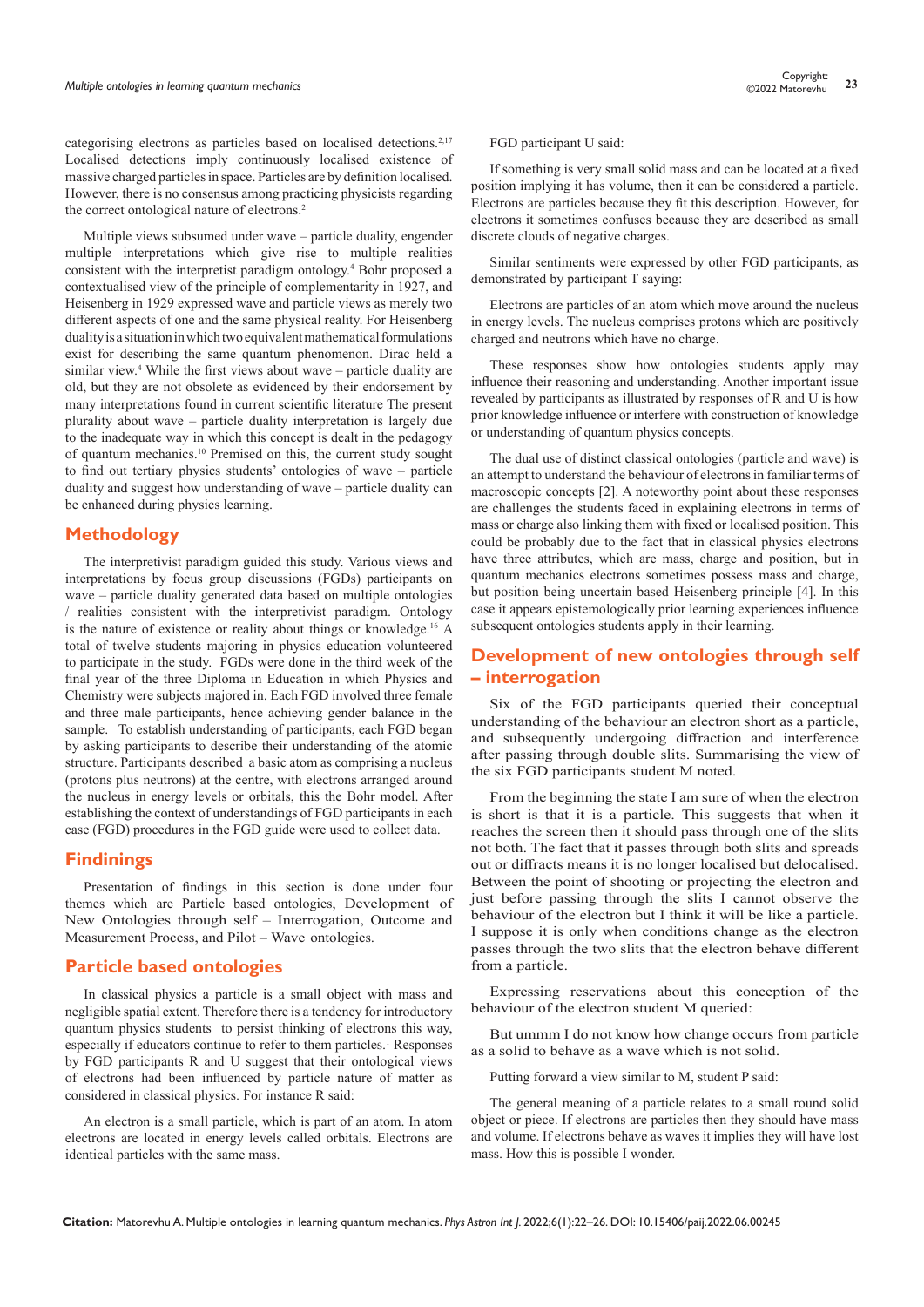Students M and P responses show how new ontologies develop as through interrogation of current ontologies, based on attempt to explain phenomenon under investigation.

#### **Outcome and measurement process**

Expressing the dependence of an outcome to the measurement process eight of the twelve FGD participants indicated that they believed electrons behave in ways consistent with context or conditions at that time and point in question. Seeming to concur with student S, W said:

May be when the electron is short it will be a particle like a ball of cloud which when it encounters the two slits it spreads and then passes through them at the same time. This makes sense because from classical physics the two slits act as sources of waves which then cause diffraction and interference to occur.

Student K suggested that:

May be the slits changed the intrinsic properties of the electron so that it behaves differently as a wave.

These responses show that the students believed electrons do not behave the same in all situations. Consistent with Coenhagen interpretation the FGD participants believed that electrons can neither always be particles, nor waves, but behave as waves or particles depending on conditions they are exposed to.

## **Pilot – wave ontologies**

Commenting on the behaviour of electrons in the double slit experiment student S said:

When an electron is short it behaves as a particle or a single entity because I know that the electron short is a single entity. However when it passes through a double slits an interference pattern is observed. Interference is characteristic of a wave so it implies the electron is now a wave. May be the double slits modified the electron so that it behaved as a wave or is it that the electron can adapt to experimental setup to behave as wave which can pass through both slits simultaneously I am not sure?

Five of the twelve FGD participants expressed the view that the electron can be a particle or a wave depending on the situation, as noted by student N:

When the electron was short it was a particle because the conditions permitted it to behave that way. However, I think when it encountered two slits it changed as it passed through the slits just like water coming out of a container through two holes punched side by side on the wall of the container. An electron behaves either as a particle or wave depending on circumstances prevailing.

One student brought in the idea of behaviour of matter being a particle or matter being influenced by the conditions under which the experiment is done. Student Q said:

I do not understand what happens when it passes through double slits for the interference pattern to occur. When the electron is projected it is a particle. Does it mean to say the electron does what a liquid does, when it takes the shape of container in which you put it in? It is true that a liquid cannot depict different shapes of containers, but it takes the shape of the container in which it is currently in. I think an electron behaves as a wave if conditions permit, and similarly as a particle when conditions allow, but not both at the same time.

Student Q is not clear about the transition state(s) under which the electron goes into between the time of projection (particle) and the time when it exhibits interference (wave). It is also clear from Student Q's classical physics analogy of water in a container taking the shape of the container it occupying, but cannot exhibit the shapes of containers it can possible occupy, that at a given time an electron can behave as either a particle or wave but not both, depending on what condition that time permit.

## **Discussion and implications for instructional implications for physics educators**

Findings presented in the preceding section presented reveal epistemologies that form the basis of ontologies the physics Dipolma in Education students apply in identifying electrons as particles or waves. What is important about diversity of these responses is not whether they are regarded as correct or wrong, but the reflection of the factors which affect the ontologies students apply after doing quantum physics courses. Of course applying ontologies which are consistent with contemporary reasoning sound logical, but limitations should not be placed on students so that they reason within the confines of contemporary reasoning. Rather students should be afforded opportunities to critically think so that they can develop their ontologies which may contribute to the quantum physics debates to solve pertinent quantum physics problems.

Failure to offer such opportunities may interfere with attaining deeper understanding of quantum mechanics students. In the findings on conceptions of electrons, in the context of wave – particle duality, students reflected ontological flexibility<sup>13</sup> in varying degrees. Some viewed switching between wave and particle descriptions as context related transitions, while some linked classical distinct explanations to explain electron behaviour in quantum mechanics. In view of these diversities in ontologies, physics educators should utilise the parallel ontologies to engender instruction which promote deep learning and understanding in quantum mechanics.

Consensus on correct ontological nature of electrons lacks among physicists.2 Lack of consensus is evidenced by various approaches physics educators use when addressing interpretive themes by de – emphasising the physical interpretation of quantum theory in favour of developing of mathematical tools which demonstrate impact on student thinking.12 Since students develop different understandings in their own contexts, so it is important that physics educators approach intuitions of students taking in account existing multiple contexts.2 Whether an electron is described as a particle or a wave is not the most important issue, but consistently applying the particle ontology in all contexts can lead novices to paradoxical or incorrect conclusions. This implies<sup>2</sup> that physics educators should explicitly separate classical and quantum ontologies during teaching and learning. Such clarity will enable physics students to avoid invoking classical analogies with distort understanding of quantum mechanics. It should be pointed out that physics educators should respond to students' intuitions on classical particles and waves when teaching quantum mechanics, $2$ that is students' prior knowledge. However, physics educators should assist students to develop epistemological capacity to decide when it is appropriate to apply classical or quantum particle / wave ontologies.

The ultimate goal<sup>2</sup> is to enable physics students to distinguish between competing views recognizing the advantages and limitations of each, applying this knowledge in novel contexts. Therefore, instead of telling students what should be believed or not in quantum physics, students should be provided with logical arguments and experimental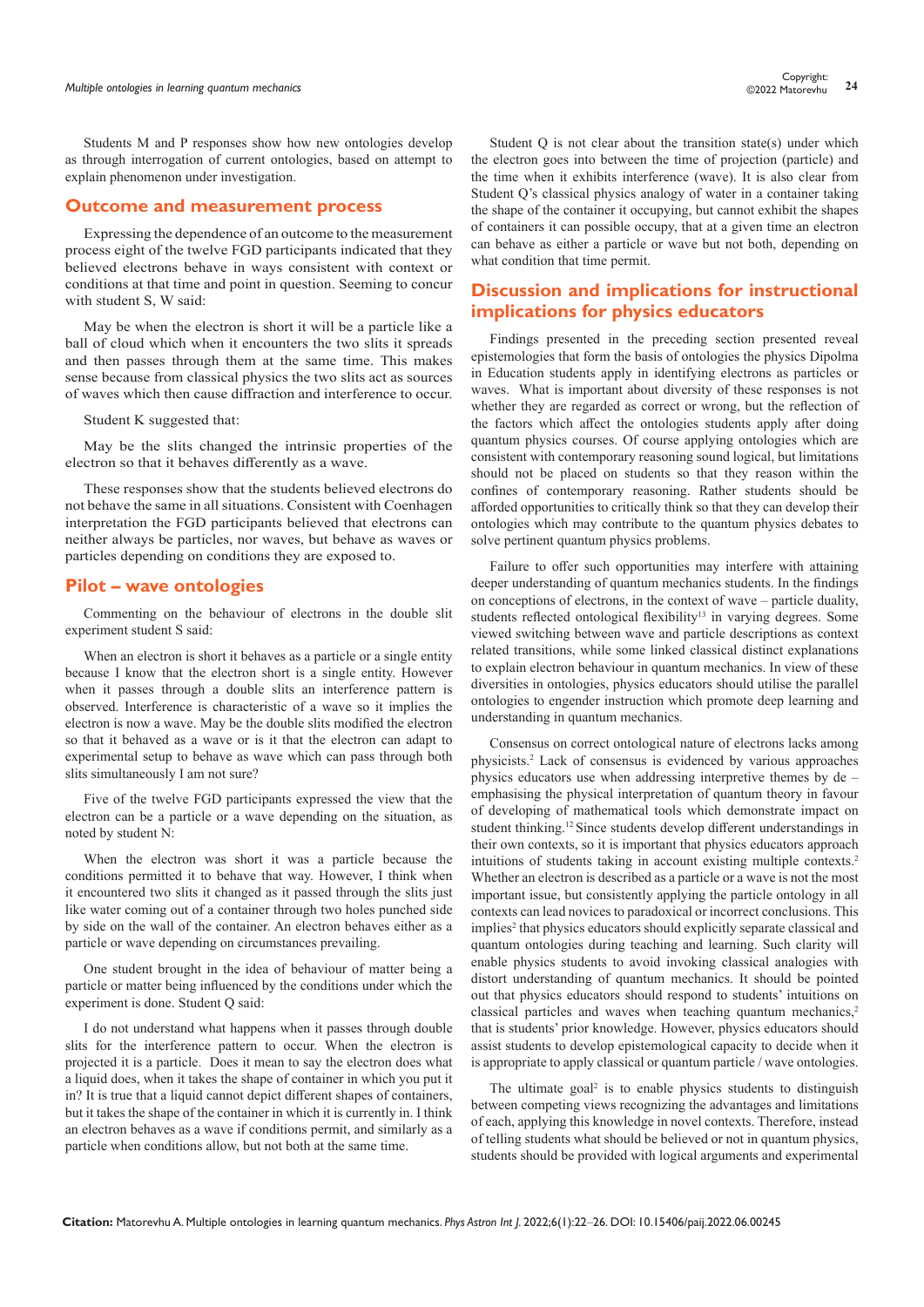evidence, and left to decide conclusions for themselves.<sup>2</sup> Quantum mechanics employs a theoretical framework which drastically differs with the classical paradigm. In this disconnect, the transition from a classical to a quantum milieu signifies a crucial revolution of understanding the physical world.12 In order to overcome these obstacles in understanding quantum mechanics one has to be aware of conceptual changes associated with quantum mechanics. Such understanding will enable one to set aside preconceived notions that stem from experience of the macroscopic world. Experience in scientific norms of classical physics, makes it possible to easily influence concepts such as determinism and causality. Therefore physics educators should ensure that physics students are exposed to teaching and learning contexts which offer opportunities to learn concepts in quantum physics, specifically wave – particle duality, but engendering opportunities for students to develop flexible ontologies. This is particularly important if it is taken into account that quantum physics modelling attempts to understand how subatomic particles interact.

The incompleteness of modeling to explain phenomenon in quantum mechanics is articulated by<sup>9</sup> positing that quantum mechanics cannot be applied in all conceivable situations, because the dividing line between classical and quantum physics is like that between the past and the future. The wave function<sup>9</sup> constitutes a statistical prediction of future events, and it (the wave function) does not collapse after the event has occurred, but it rather becomes irrelevant. Therefore, results of past observations and facts are domain of classical physics on one hand, on the other probabilities of future events and wave functions are the domain of quantum physics. First this clearly shows that for one to understand quantum mechanics there is need to understand that interpretation is not context free. In fact interpretation is a function of the context and the experience of those interpreting. For instance, FGD participants interpreted the double slit experiment interference pattern in the context of their classical physics principles experience, which resulted in misconceptions about the wave – particle duality. However, the dependence of quantum mechanics on classical physics shows lack of clear classical – quantum physics divide which seem to suggest that quantum physics is classical physics expressed in an alternative way of reality. This argument is consistent with ontology of multiple realities in the interpretivist paradigm adopted by this study. The apparent merger of classical and quantum formalisms buttresses further the ontology of multiple realities.

In the current study findings show that students interpreted wave – particle duality based on behaviour of an electron when it passes through both slits in a double slit experiment. However, what needs to be proved is whether all particles behave like what electrons did such that we can safely generalize that all matter has potential to behave like waves. Of course de Broglie has attempted to have a universal wave – particle duality explanation for all matter, but questions still remain on how this can be applied to all matter. While such questions about the ontology of quantum mechanics exist, $7$  warns that one should avoid these questions from interfering with regular physics research and learning, otherwise one's physics academic career may suffer. Continuing pursuing such a paradigm burdens one with a classical view of reality and fails to truly embrace the fundamental quantum aspects of nature.<sup>5</sup>

# **Implications from the study to learning quantum physics**

When wave duality is taught according to participants in FGDs, science educators present it as absolute truth, rather as a possibility which attempts to explain scientific phenomenon. As a result rather than developing critical thinking learners' thinking is cast into a box, which creates conditions which hinder learners from exploring alternatives to existing scientific interpretations. Rather wave – particle duality should be taught as a possibility, which leaves room for learners to explore other possibilities, consistent with the interpretivst ontology of multiple realities. Such approach to teaching and learning quantum physics encourages learners to engage in exploring alternatives which may be scientifically significant.

## **Acknowledgments**

None.

### **Conflicts of Interset**

None.

#### **References**

- 1. Ayene M, Krick J, Dauntie B. Wave particle duality and uncertainty principle: Phenomenographic categories of description of tertiary physics students' depictions. *Physics Review Special Topics – Physics Education Research*. 2011;7:1–13.
- 2. Baily C, Frinkelstein DN. Ontological Flexibility and the Learning of Quantum Mechanics. 2014.
- 3. Ballentine EL. Quantum Mechanics: A Modern Development Singapore, World Scientific Publishing. 1998.
- 4. Bhatta SV. Plurality of wave particle duality. *Current Science.* 2020;118(9):1365–1374.
- 5. Boughn S. Why Are Obsessed with Understanding Quantum Mechanics. 2019.
- 6. Brown DE. Using Examples and Analogogies to Remediate Misconceptions in Physics: Factors influencing Conceptual Change. *Journal for Research in Science Teaching*, 1992;29(1):17–34.
- 7. Carroll S. "Even Physicists Don't Understand Quantum Mechanics: Worse, they don't seem to want to understand it.", NY Times, Sunday Review. 2019.
- 8. Chang W, Bell B, Jones A. Historical Development of Newton's Laws of Motion and suggestions for Teaching Content. *Asia – Pacific Forum on Science Learning and Teaching*. 2014;15(1):1–13.
- 9. Dyson F. "Thought experiments—In Honor of John Wheeler", Contribution to Wheeler Symosium, Princeton. 2020.
- 10. Faya J, Jaksland R. What Bohr wanted Carnap to learn from quantum mechanics. *Studies in History and Philosophy of Science.* 2021;88:110– 119.
- 11. [Faye J. in Stanford Encyclopedia of Philosophy, edited by E. N. Zalta.](https://plato.stanford.edu/entries/qm-copenhagen/)  [2009.](https://plato.stanford.edu/entries/qm-copenhagen/)
- 12. Fiol J, Pregliasco RG, Samengo I, et al. An alternative classical approach to the quantum – mechanical definition of the scattering cross section. *Am J Phys.* [1997;65;433–436.](http://dx.doi.org/10.1119/1.18557)
- 13. Frabboni S, Gabrielli A, Gazzadi CG, et al. The Young Feynman two-slits experiment with single electrons: Build – up of the interference pattern and arrival – time distribution using a fast – readout detector, *Ultramicroscopy.* 2012;116:73–76.
- 14. Jauhlainen J, Koponen TI, Lavonen J. Teachers' Beliefs about the Role of Interaction in Teaching Newtonian Mechanics Its influence on Students' Conceptual Understanding Newton's Third Law. *Science Education International*. 2006;17(3):149–160.
- 15. Kallio Tammin T. Quantum metaphysics. The role of human beings within the paradigms of classical and quantum physics, Ph.D. thesis, University of Helsinki. 2004.